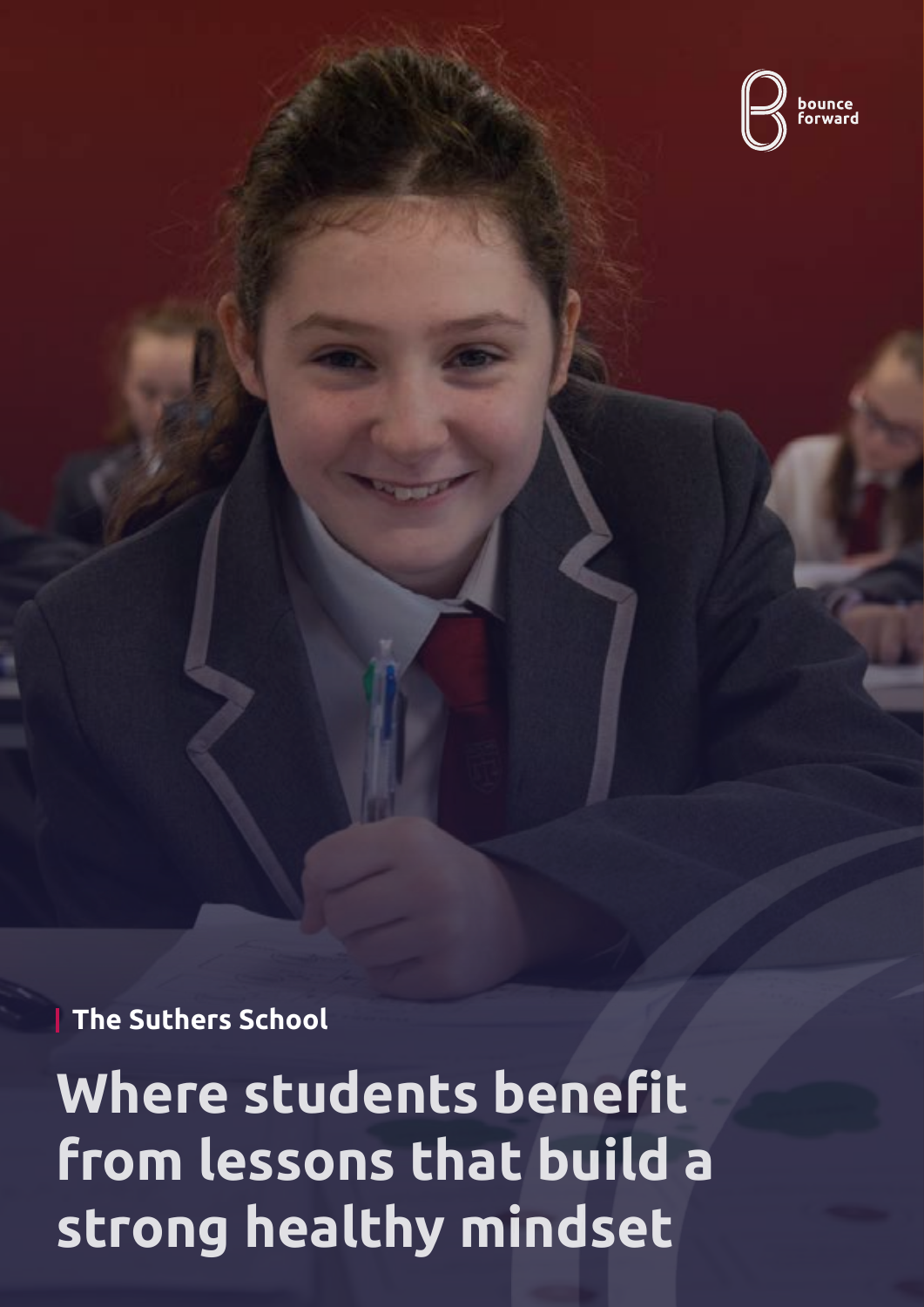## **More to an education than academia**

The Suthers School first opened in 2017, a nonselective secondary school serving the communities of Newark and the surrounding areas, known for deprivation.

The Suthers School recognises that young people need both a strong academic foundation and welldeveloped character strengths to really thrive in education and the world beyond. And that pupils with better emotional wellbeing make more progress and are more engaged at school.

They went looking for an evidenced approach and are already seeing the benefits of the **Bounce Forward** lessons and have since been awarded the Healthy Minds Kitemark by Lord Richard Layard, Emeritus Professor of Economics at the London School of Economics.

2 The Suthers School 3 Professor of Ecomonics Lord Layard,

# **Evidence Base**

**It is now well accepted that physical and emotional health and behaviour of children and teenagers have a big impact on their later lives. These characteristics have been shown to predict work and earnings outcomes in adulthood, as well as long-run psychologival and health outcomes. "**

Dr Grace Lordan, Associate Professor in Behavioural Science

Associate Professor in Behavioural Science, Grace Lordan and Professor of Health Economics, Alistair McGuire from the London School of Economics evaluated Healthy Minds in 35 UK schools to evidence improvements in health, wellbeing and behaviour.

**Life skills are just as important as academics. "**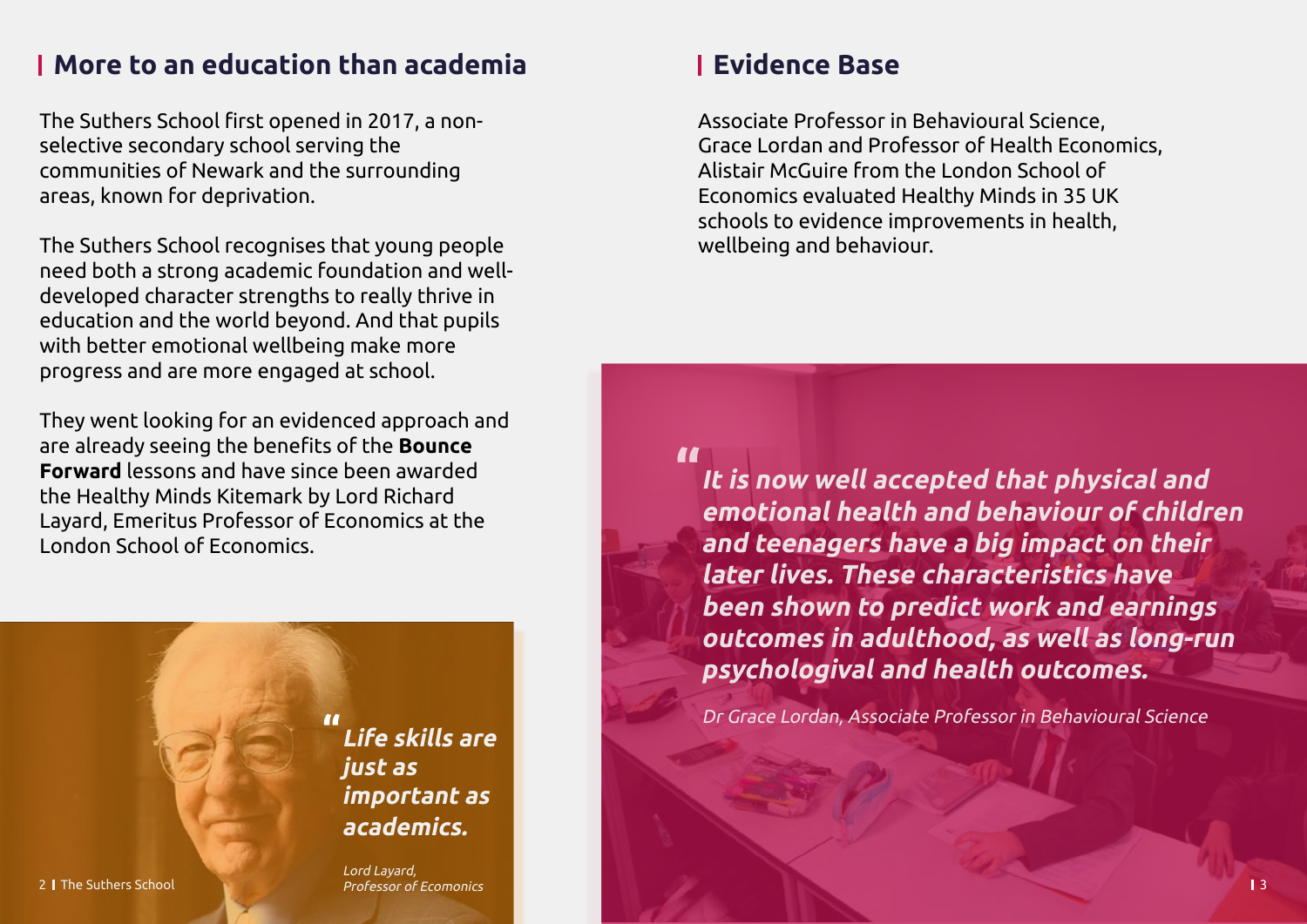# **The Suthers School approach**

Is to timetable weekly Personal Development lessons which combine all of the statutory elements with a very deliberate emphasis on the vital character strengths which contribute to students' resilience.

Head of School, Andrew Pettit, says "This approach means that we not only deliver the statutory elements of Relationships and Sex Education (RSE) and Health Education but do so in a way that really enables students to recognise their own potential and face challenges with confidence."

# **Instant results**

Jyoti Pettit, Head of Personal Development, said "After just one term, we have already seen a positive impact; improved self-awareness and a greater level of social intelligence means students get on better and can already apply their learning to their experiences in school."

**I have had a lot of students stay behind after the lesson wanting to let me know that the lessons are really helping them. They tell me that they are able to help other students or remind them to use their new resilience skills.** 

Jyoti, Head of Personal Development , The Suthers School



### **"**

The shift in mentality is taken home and shared with siblings and friends alike. This school, like others implementing Healthy Minds, expects to see longerterm impact, as students progress through the full Bounce Forward Healthy Minds curriculum and is already exploring the ways to deepen and develop staff, student and parent engagement.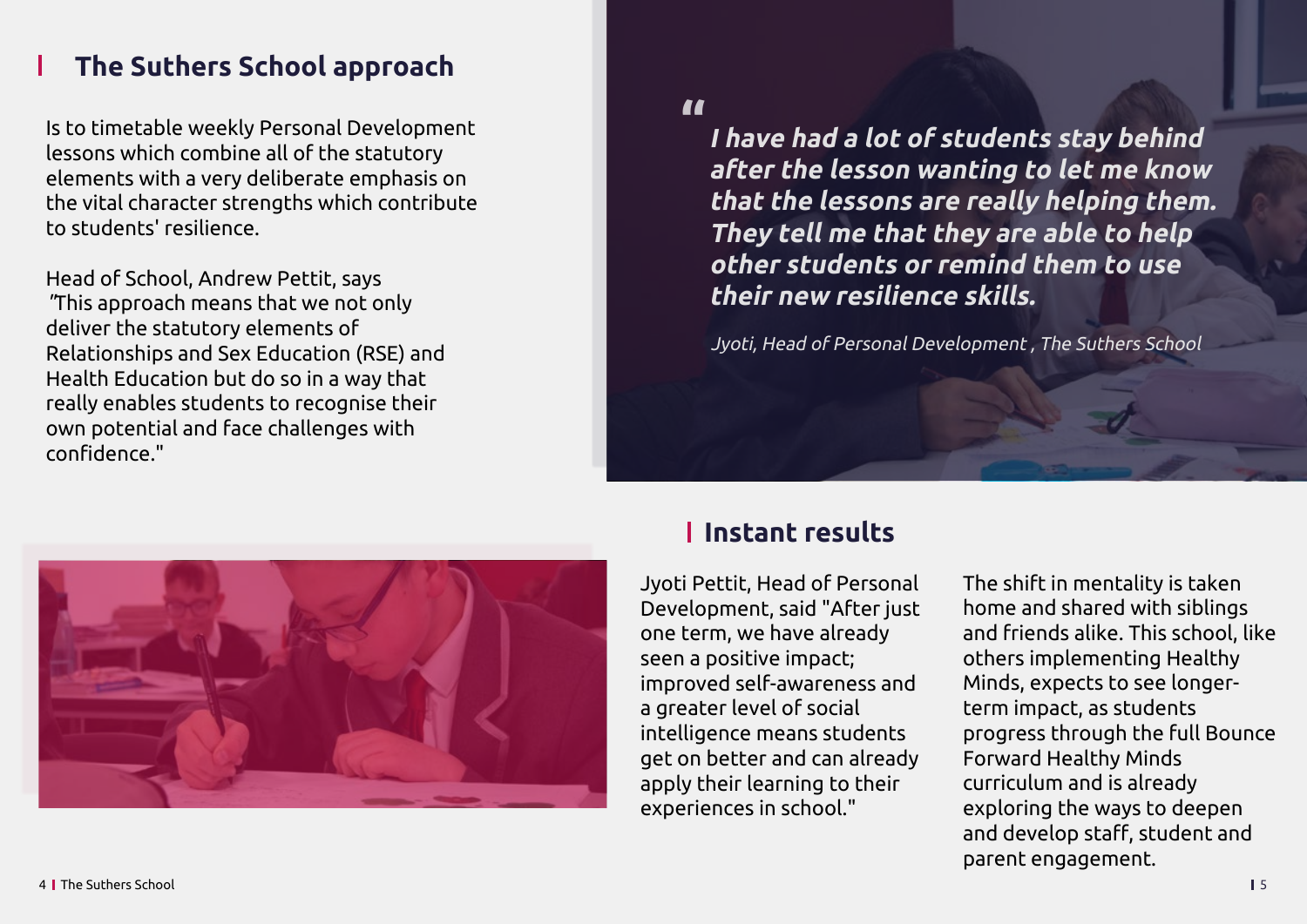The practical benefits are clear from the outset. As Jyoti says, "When a student comes to me saying

I'm really worried about my French test later, I'm able to say 'Let's WoBble' (a skill to stop catastrophising) and the student is able to apply the knowledge from the lesson right then and there. So there is meaning for them and it helps us as staff to deal with a real-life situation in a way that actually works."

Core resilience skills such as this are built up over time through carefully sequenced units which build and broaden students skills and knowledge. They learn how to navigate social media, develop healthy connections and relationships, the science of mental illness and really prepare for adulthood in a way that it relevant and connects to what they are doing in schools right now.

The result? Well-rounded young adults, ready to make a positive impact on the world around them and equipped with the skills and attributes to really thrive.

**I never really understood that people's emotions might not match up to their facial expressions.**

Year 9 Student, The Suthers School

**"**

**I'm really happy we are learning about this in school because its helping me with my anxiety.**

Year 7 Student, The Suthers School